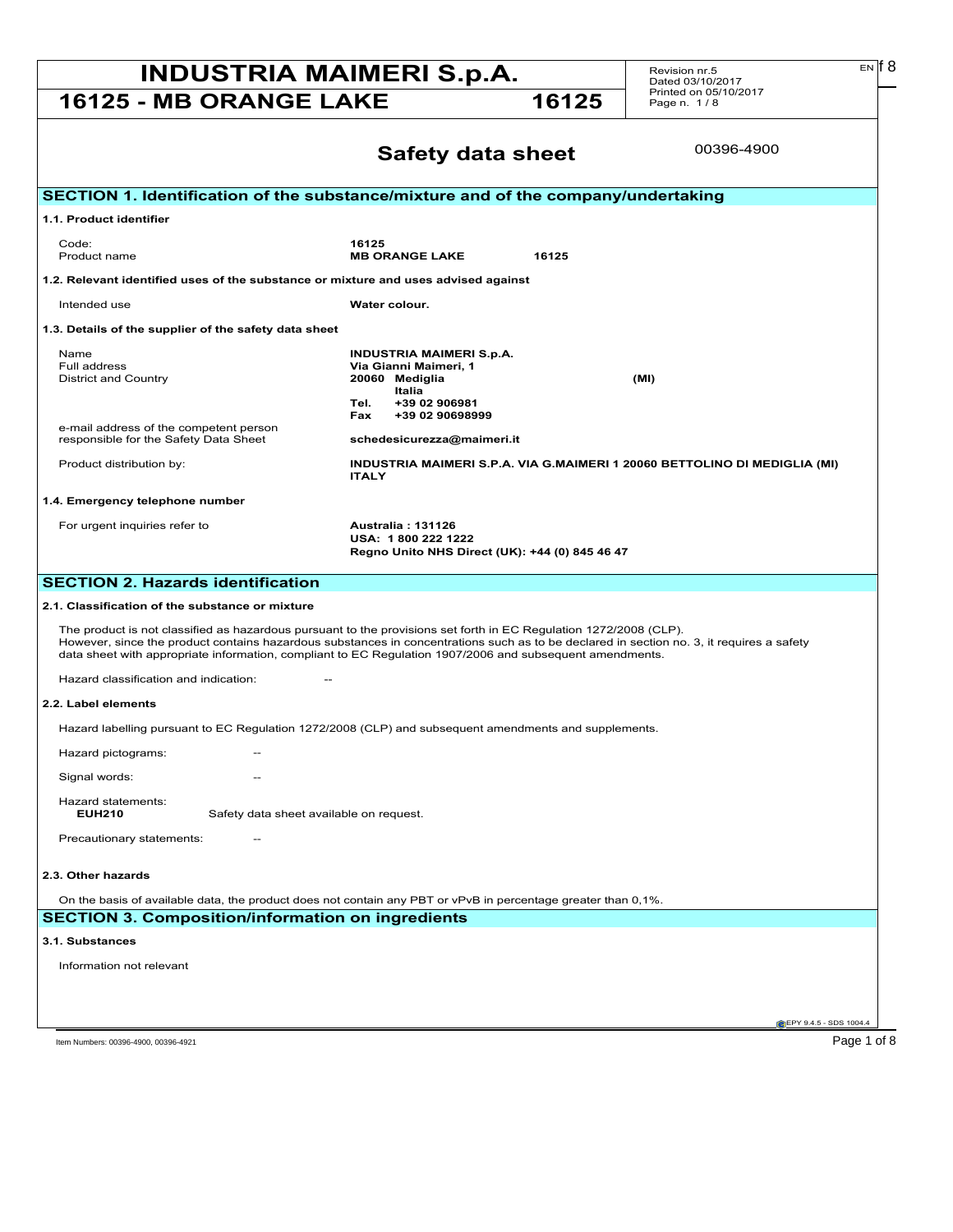## **INDUSTRIA MAIMERI S.p.A.** Revision nr.5 EN [8]

### **16125 - MB ORANGE LAKE 16125**

Revision nr.5 Dated 03/10/2017 Printed on 05/10/2017 Page n. 2 / 8

**SECTION 3. Composition/information on ingredients** ... / >>

#### **3.2. Mixtures**

#### **Contains:**

**Identification x = Conc. % Classification 1272/2008 (CLP)**

**Nonylphenol Ethoxylate**<br>CAS 68412-54-4 0.85 ≤ x < 0.95 *CAS 68412-54-4* 0,85 ≤ x < 0,95 Acute Tox. 4 H302, Eye Dam. 1 H318, Aquatic Chronic 2 H411 *EC 500-209-1*

*INDEX*

The full wording of hazard (H) phrases is given in section 16 of the sheet.

#### **SECTION 4. First aid measures**

#### **4.1. Description of first aid measures**

No episodes of harm to the staff authorised to use the product have been reported. The following general measures should be adopted as necessary

INHALATION: Remove to open air. If the subject stops breathing, administer artificial respiration. Get medical advice/attention. INGESTION: Get medical advice/attention. Induce vomiting only if indicated by the doctor. Do not give anything by mouth to an unconscious person.

EYES and SKIN: Wash with plenty of water. In the event of persistent irritation, get medical advice/attention.

#### **4.2. Most important symptoms and effects, both acute and delayed**

Specific information on symptoms and effects caused by the product are unknown.

#### **4.3. Indication of any immediate medical attention and special treatment needed**

Information not available

#### **SECTION 5. Firefighting measures**

#### **5.1. Extinguishing media**

SUITABLE EXTINGUISHING EQUIPMENT

Extinguishing substances are: carbon dioxide and chemical powder. For product loss or leakage that has not caught fire, water spray can be used to disperse flammable vapours and protect those trying to stem the leak. UNSUITABLE EXTINGUISHING EQUIPMENT

Do not use jets of water.

Water is not effective for putting out fires but can be used to cool containers exposed to flames to prevent explosions.

#### **5.2. Special hazards arising from the substance or mixture**

HAZARDS CAUSED BY EXPOSURE IN THE EVENT OF FIRE

If large quantities of the product are involved in a fire, they can make it considerably worse. Do not breathe combustion products.

#### **5.3. Advice for firefighters**

GENERAL INFORMATION

In the case of fire, use jets of water to cool the containers to prevent the risk of explosions (product decomposition and excess pressure) and the development of substances potentially hazardous for health. Always wear full fire prevention gear. Remove all containers containing the product from the fire, if it is safe to do so.

SPECIAL PROTECTIVE EQUIPMENT FOR FIRE-FIGHTERS

Normal fire fighting clothing i.e. fire kit (BS EN 469), gloves (BS EN 659) and boots (HO specification A29 and A30) in combination with self-contained open circuit positive pressure compressed air breathing apparatus (BS EN 137).

#### **SECTION 6. Accidental release measures**

#### **6.1. Personal precautions, protective equipment and emergency procedures**

Block the leakage if there is no hazard.

Wear suitable protective equipment (including personal protective equipment referred to under Section 8 of the safety data sheet) to prevent any contamination of skin, eyes and personal clothing. These indications apply for both processing staff and those involved in emergency procedures.

Item Numbers: 00396-4900, 00396-4921 Page 2 of 8

**EPY 9.4.5 - SDS 1004**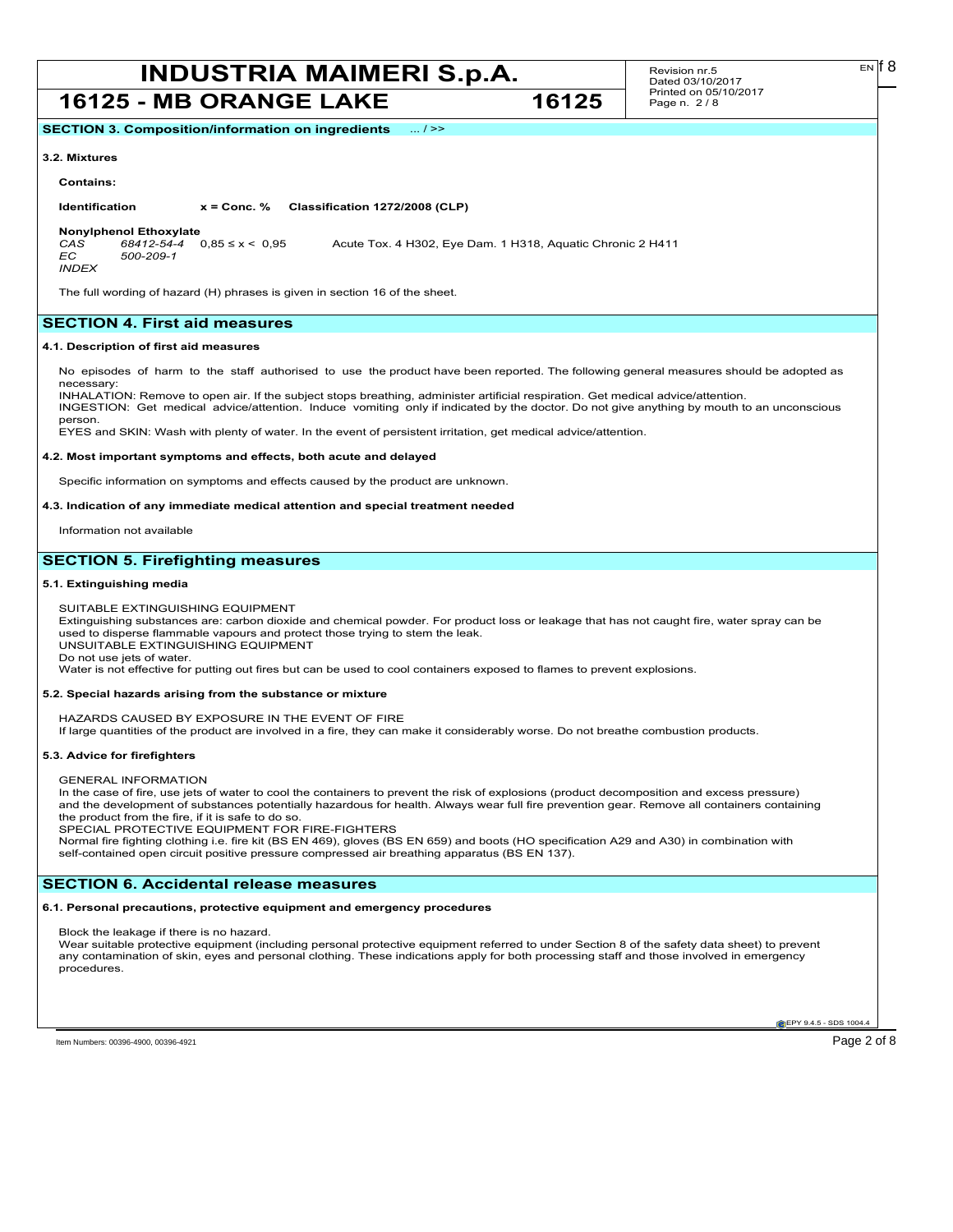## **INDUSTRIA MAIMERI S.p.A.** Revision nr.5 **EN I** EN **I** 8

**16125 - MB ORANGE LAKE 16125**

Revision nr.5 Dated 03/10/2017 Printed on 05/10/2017 Page n. 3 / 8

**SECTION 6. Accidental release measures** ... / >>

#### **6.2. Environmental precautions**

The product must not penetrate into the sewer system or come into contact with surface water or ground water.

#### **6.3. Methods and material for containment and cleaning up**

Collect the leaked product into a suitable container. If the product is flammable, use explosion-proof equipment. Evaluate the compatibility of the container to be used, by checking section 10. Absorb the remainder with inert absorbent material. Make sure the leakage site is well aired. Contaminated material should be disposed of in compliance with the provisions set forth in point 13.

#### **6.4. Reference to other sections**

Any information on personal protection and disposal is given in sections 8 and 13.

#### **SECTION 7. Handling and storage**

#### **7.1. Precautions for safe handling**

Keep away from heat, sparks and naked flames; do not smoke or use matches or lighters. Vapours may catch fire and an explosion may occur; vapour accumulation is therefore to be avoided by leaving windows and doors open and ensuring good cross ventilation. Without adequate ventilation, vapours may accumulate at ground level and, if ignited, catch fire even at a distance, with the danger of backfire. Avoid bunching of electrostatic charges. When performing transfer operations involving large containers, connect to an earthing system and wear antistatic footwear. Vigorous stirring and flow through the tubes and equipment may cause the formation and accumulation of electrostatic charges. In order to avoid the risk of fires and explosions, never use compressed air when handling. Open containers with caution as they may be pressurised. Do not eat, drink or smoke during use. Avoid leakage of the product into the environment.

#### **7.2. Conditions for safe storage, including any incompatibilities**

Store only in the original container. Store the containers sealed, in a well ventilated place, away from direct sunlight. Store in a well ventilated place, keep far away from sources of heat, naked flames and sparks and other sources of ignition. Keep containers away from any incompatible materials, see section 10 for details.

#### **7.3. Specific end use(s)**

Information not available

#### **SECTION 8. Exposure controls/personal protection**

#### **8.1. Control parameters**

Information not available

#### **8.2. Exposure controls**

As the use of adequate technical equipment must always take priority over personal protective equipment, make sure that the workplace is well aired through effective local aspiration.

When choosing personal protective equipment, ask your chemical substance supplier for advice.

Personal protective equipment must be CE marked, showing that it complies with applicable standards.

HAND PROTECTION

Protect hands with category III work gloves (see standard EN 374).

The following should be considered when choosing work glove material: compatibility, degradation, failure time and permeability.

The work gloves' resistance to chemical agents should be checked before use, as it can be unpredictable. The gloves' wear time depends on the duration and type of use.

SKIN PROTECTION

Wear category I professional long-sleeved overalls and safety footwear (see Directive 89/686/EEC and standard EN ISO 20344). Wash body with soap and water after removing protective clothing. EYE PROTECTION

Wear airtight protective goggles (see standard EN 166).

RESPIRATORY PROTECTION

If the threshold value (e.g. TLV-TWA) is exceeded for the substance or one of the substances present in the product, use a mask with a type B filter whose class (1, 2 or 3) must be chosen according to the limit of use concentration. (see standard EN 14387). In the presence of gases or vapours of various kinds and/or gases or vapours containing particulate (aerosol sprays, fumes, mists, etc.) combined filters are required.

Respiratory protection devices must be used if the technical measures adopted are not suitable for restricting the worker's exposure to the threshold values considered. The protection provided by masks is in any case limited.

If the substance considered is odourless or its olfactory threshold is higher than the corresponding TLV-TWA and in the case of an emergency, wear open-circuit compressed air breathing apparatus (in compliance with standard EN 137) or external air-intake breathing apparatus (in compliance with standard EN 138). For a correct choice of respiratory protection device, see standard EN 529.

**EPY 9.4.5 - SDS 1004** 

Item Numbers: 00396-4900, 00396-4921 Page 3 of 8

 $E<sub>N</sub>$  18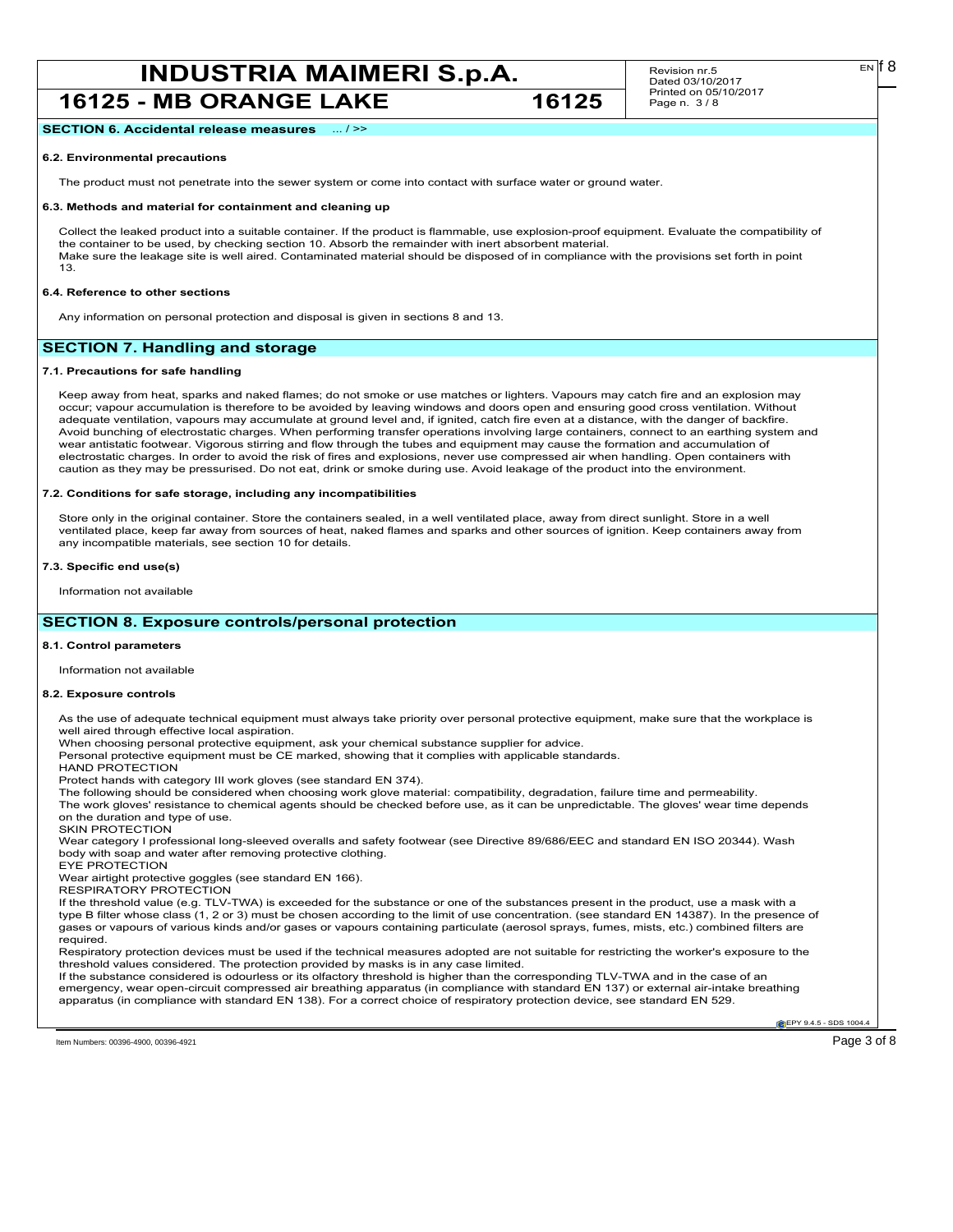## **INDUSTRIA MAIMERI S.p.A.** Revision nr.5 **EN EN I B**<br>Dated 03/10/2017

### 16125 - MB ORANGE LAKE 16125

Revision nr.5 Dated 03/10/2017 Printed on 05/10/2017 Page n. 4 / 8

#### **SECTION 8. Exposure controls/personal protection** ... / >>

#### ENVIRONMENTAL EXPOSURE CONTROLS

The emissions generated by manufacturing processes, including those generated by ventilation equipment, should be checked to ensure compliance with environmental standards.

#### **SECTION 9. Physical and chemical properties**

#### **9.1. Information on basic physical and chemical properties**

| Appearance<br>Colour<br>Odour<br>Odour threshold<br>рH<br>Melting point / freezing point<br>Initial boiling point<br>Boiling range<br>Flash point<br><b>Evaporation Rate</b><br>Flammability of solids and gases<br>Lower inflammability limit<br>Upper inflammability limit<br>Lower explosive limit<br>Upper explosive limit | $\geq$ | paste<br>orange<br><b>ARABIC GUM</b><br>Not available<br>Not available<br>Not available<br>Not available<br>Not available<br>60 —<br>°C<br>Not available<br>Not available<br>Not available<br>Not available<br>Not available<br>Not available |
|--------------------------------------------------------------------------------------------------------------------------------------------------------------------------------------------------------------------------------------------------------------------------------------------------------------------------------|--------|-----------------------------------------------------------------------------------------------------------------------------------------------------------------------------------------------------------------------------------------------|
| Vapour density<br>Relative density                                                                                                                                                                                                                                                                                             |        | Not available<br>0.2                                                                                                                                                                                                                          |
| Solubility                                                                                                                                                                                                                                                                                                                     |        | INSOLUBLE, DILUTE WITH WATER                                                                                                                                                                                                                  |
| Partition coefficient: n-octanol/water                                                                                                                                                                                                                                                                                         |        | Not available                                                                                                                                                                                                                                 |
| Auto-ignition temperature                                                                                                                                                                                                                                                                                                      |        | Not available                                                                                                                                                                                                                                 |
| Decomposition temperature                                                                                                                                                                                                                                                                                                      |        | Not available                                                                                                                                                                                                                                 |
| Viscosity                                                                                                                                                                                                                                                                                                                      |        | Not available                                                                                                                                                                                                                                 |
| <b>Explosive properties</b>                                                                                                                                                                                                                                                                                                    |        | Not available                                                                                                                                                                                                                                 |
| Oxidising properties                                                                                                                                                                                                                                                                                                           |        | Not available                                                                                                                                                                                                                                 |
| 9.2. Other information                                                                                                                                                                                                                                                                                                         |        |                                                                                                                                                                                                                                               |

Total solids  $\{0\}$  43,04 %

### **SECTION 10. Stability and reactivity**

#### **10.1. Reactivity**

There are no particular risks of reaction with other substances in normal conditions of use.

#### **10.2. Chemical stability**

The product is stable in normal conditions of use and storage.

#### **10.3. Possibility of hazardous reactions**

No hazardous reactions are foreseeable in normal conditions of use and storage.

#### **10.4. Conditions to avoid**

None in particular. However the usual precautions used for chemical products should be respected.

#### **10.5. Incompatible materials**

Information not available

#### **10.6. Hazardous decomposition products**

Information not available

**EPY 9.4.5 - SDS 1004**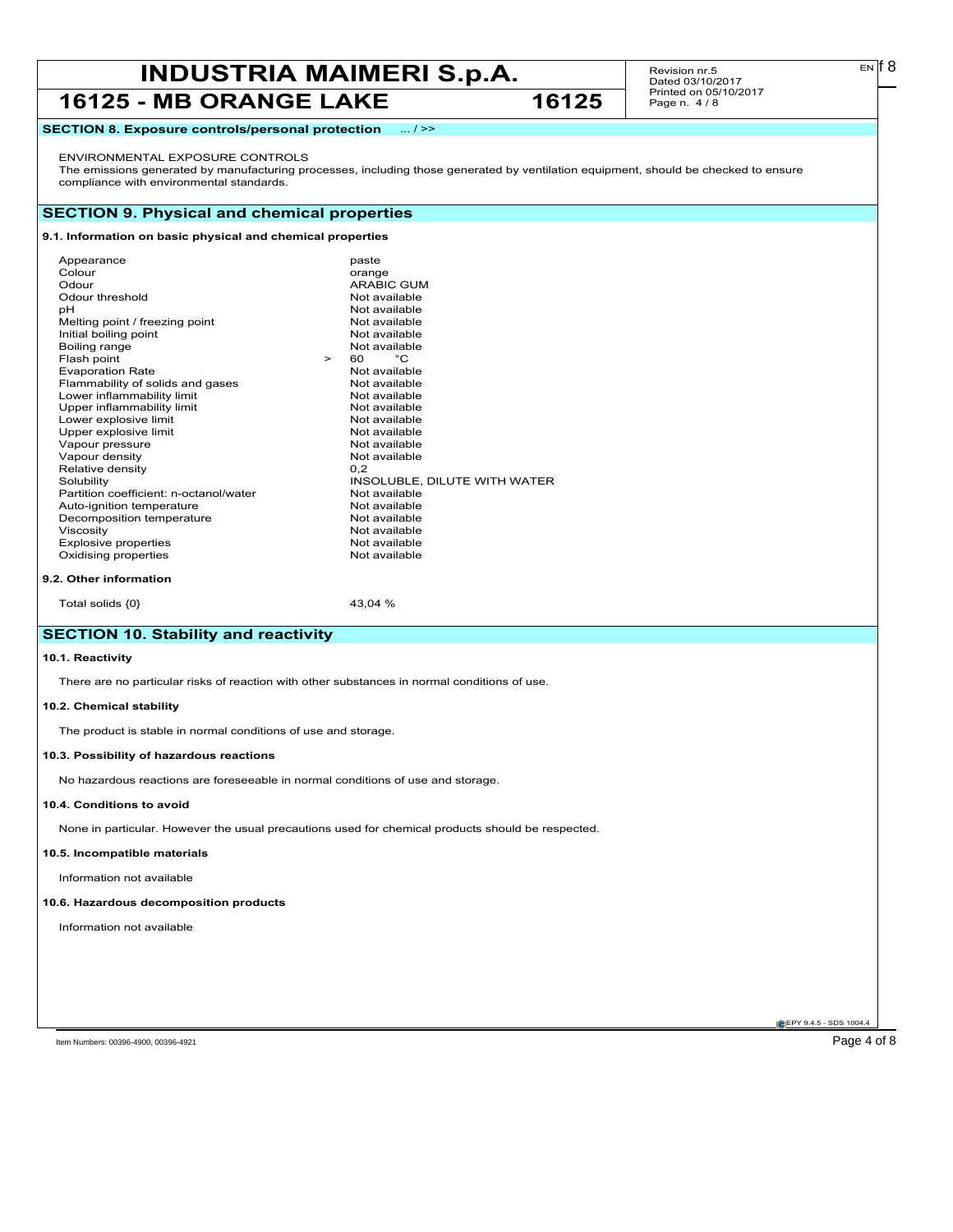## **INDUSTRIA MAIMERI S.p.A.** Revision nr.5 **EN EN I B**<br>Dated 03/10/2017 **16125 - MB ORANGE LAKE 16125**

Revision nr.5 Dated 03/10/2017 Printed on 05/10/2017 Page n. 5 / 8

#### **SECTION 11. Toxicological information**

In the absence of experimental data for the product itself, health hazards are evaluated according to the properties of the substances it contains, using the criteria specified in the applicable regulation for classification. It is therefore necessary to take into account the concentration of the individual hazardous substances indicated in section 3, to evaluate the toxicological effects of exposure to the product.

Not classified (no significant component)

#### **11.1. Information on toxicological effects**

Metabolism, toxicokinetics, mechanism of action and other information

Information not available

Information on likely routes of exposure

Information not available

Delayed and immediate effects as well as chronic effects from short and long-term exposure

Information not available

Interactive effects

Information not available

ACUTE TOXICITY

LC50 (Inhalation) of the mixture: Not classified (no significant component)<br>
LD50 (Oral) of the mixture: Not classified (no significant component) LD50 (Oral) of the mixture:  $\Box$ <br>
LD50 (Dermal) of the mixture: Not classified (no significant component)

SKIN CORROSION / IRRITATION

Does not meet the classification criteria for this hazard class

SERIOUS EYE DAMAGE / IRRITATION

Does not meet the classification criteria for this hazard class

RESPIRATORY OR SKIN SENSITISATION

Does not meet the classification criteria for this hazard class

GERM CELL MUTAGENICITY

Does not meet the classification criteria for this hazard class

CARCINOGENICITY

Does not meet the classification criteria for this hazard class

REPRODUCTIVE TOXICITY

Does not meet the classification criteria for this hazard class

STOT - SINGLE EXPOSURE

Does not meet the classification criteria for this hazard class

STOT - REPEATED EXPOSURE

Does not meet the classification criteria for this hazard class

ASPIRATION HAZARD

Does not meet the classification criteria for this hazard class

Item Numbers: 00396-4900, 00396-4921 Page 5 of 8

**EPY 9.4.5 - SDS 1004.** 

EN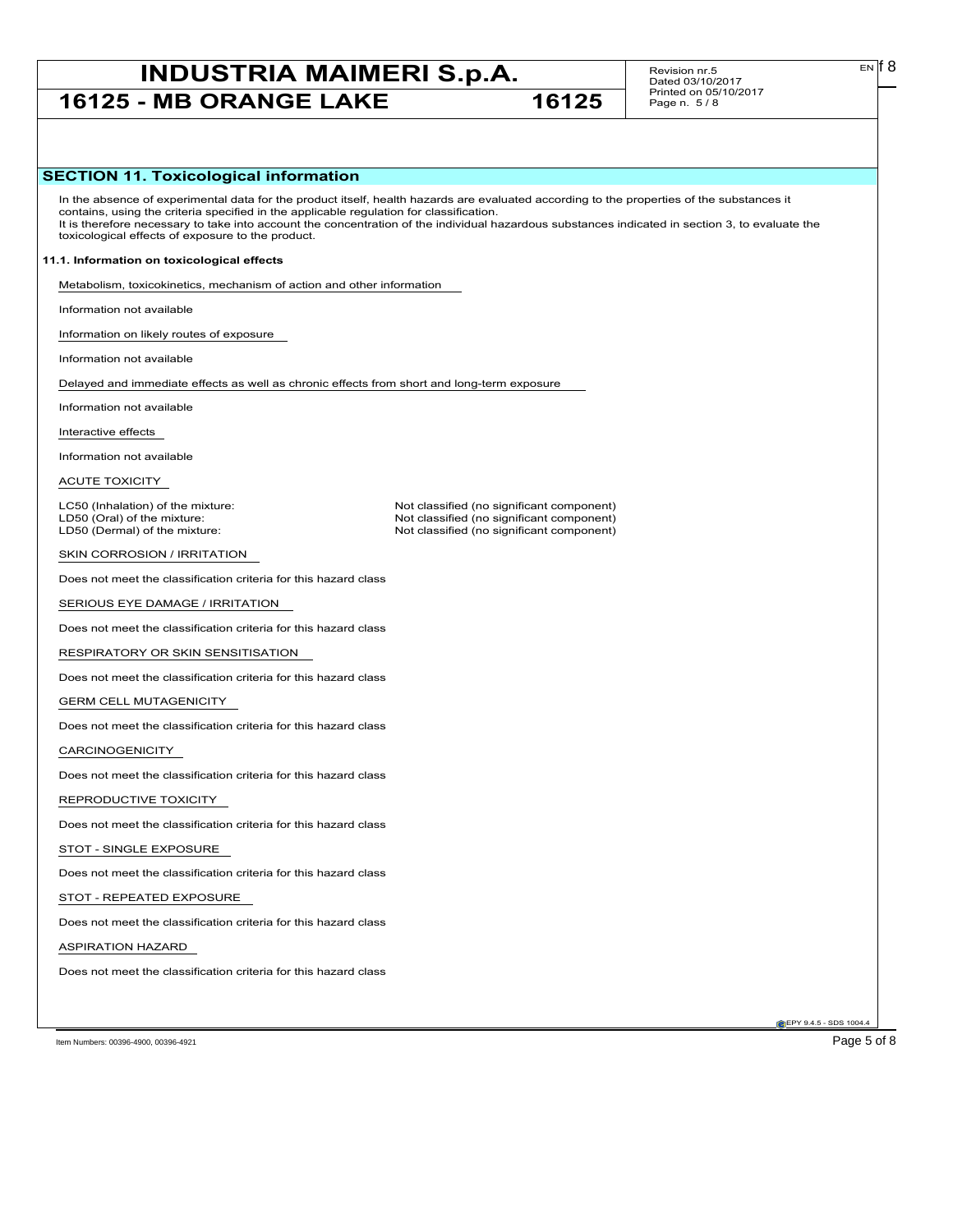# **INDUSTRIA MAIMERI S.p.A.** Revision nr.5 **EN EN I B**<br>Dated 03/10/2017

**16125 - MB ORANGE LAKE 16125** 

Revision nr.5 Dated 03/10/2017 Printed on 05/10/2017 Page n. 6 / 8

#### **SECTION 12. Ecological information**

No specific data are available for this product. Handle it according to good working practices. Avoid littering. Do not contaminate soil and waterways. Inform the competent authorities, should the product reach waterways or contaminate soil or vegetation. Please take all the proper measures to reduce harmful effects on aquifers.

#### **12.1. Toxicity**

Information not available

#### **12.2. Persistence and degradability**

Information not available

#### **12.3. Bioaccumulative potential**

Information not available

#### **12.4. Mobility in soil**

Information not available

#### **12.5. Results of PBT and vPvB assessment**

On the basis of available data, the product does not contain any PBT or vPvB in percentage greater than 0,1%.

#### **12.6. Other adverse effects**

Information not available

#### **SECTION 13. Disposal considerations**

#### **13.1. Waste treatment methods**

Reuse, when possible. Neat product residues should be considered special non-hazardous waste. Disposal must be performed through an authorised waste management firm, in compliance with national and local regulations. CONTAMINATED PACKAGING Contaminated packaging must be recovered or disposed of in compliance with national waste management regulations.

#### **SECTION 14. Transport information**

The product is not dangerous under current provisions of the Code of International Carriage of Dangerous Goods by Road (ADR) and by Rail (RID), of the International Maritime Dangerous Goods Code (IMDG), and of the International Air Transport Association (IATA) regulations.

**14.1. UN number**

Not applicable

#### **14.2. UN proper shipping name**

Not applicable

#### **14.3. Transport hazard class(es)**

Not applicable

#### **14.4. Packing group**

Not applicable

#### **14.5. Environmental hazards**

Not applicable

**EPY 9.4.5 - SDS 1004.** 

Item Numbers: 00396-4900, 00396-4921 Page 6 of 8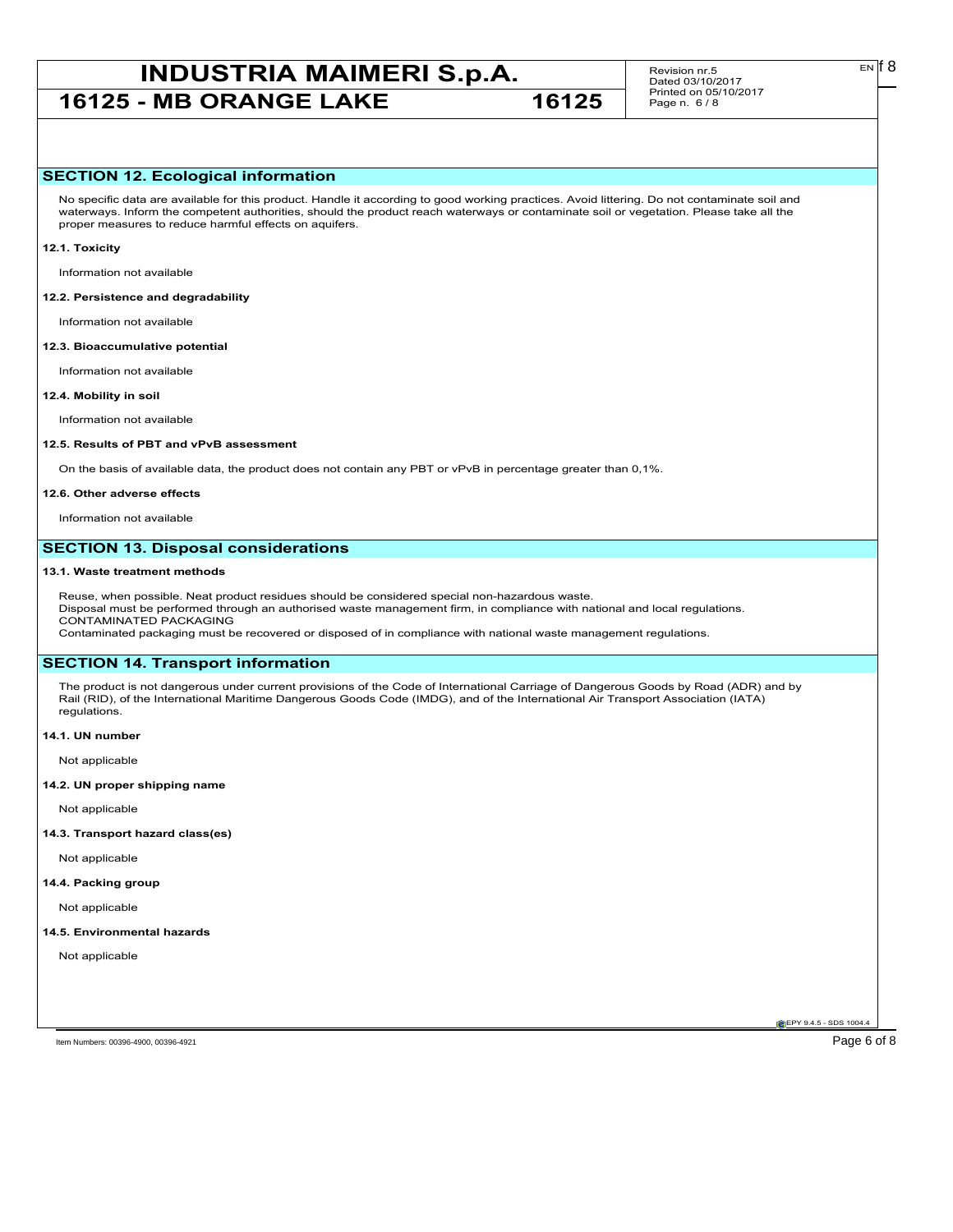### **INDUSTRIA MAIMERI S.p.A.** Revision nr.5 **EN EN I B**<br>Dated 03/10/2017 **16125 - MB ORANGE LAKE 16125**

Revision nr.5 Dated 03/10/2017 Printed on 05/10/2017 Page n. 7 / 8

**SECTION 14. Transport information** ... / >>

**14.6. Special precautions for user**

Not applicable

**14.7. Transport in bulk according to Annex II of Marpol and the IBC Code**

Information not relevant

Contained substance

#### **SECTION 15. Regulatory information**

**15.1. Safety, health and environmental regulations/legislation specific for the substance or mixture**

Seveso Category - Directive 2012/18/EC: None

Restrictions relating to the product or contained substances pursuant to Annex XVII to EC Regulation 1907/2006

Point 46 Nonylphenol Ethoxylate

Substances in Candidate List (Art. 59 REACH) Nonylphenol Ethoxylate

Substances subject to authorisarion (Annex XIV REACH)

**None** 

Substances subject to exportation reporting pursuant to (EC) Reg. 649/2012:

**None** 

Substances subject to the Rotterdam Convention: **None** 

Substances subject to the Stockholm Convention: **None** 

Healthcare controls Information not available

#### **15.2. Chemical safety assessment**

No chemical safety assessment has been processed for the mixture and the substances it contains.

#### **SECTION 16. Other information**

Text of hazard (H) indications mentioned in section 2-3 of the sheet:

| Acute Tox. 4             | Acute toxicity, category 4                                         |
|--------------------------|--------------------------------------------------------------------|
| Eve Dam. 1               | Serious eye damage, category 1                                     |
| <b>Aquatic Chronic 2</b> | Hazardous to the aquatic environment, chronic toxicity, category 2 |
| H302                     | Harmful if swallowed.                                              |
| H318                     | Causes serious eye damage.                                         |
| H411                     | Toxic to aquatic life with long lasting effects.                   |
| <b>EUH210</b>            | Safety data sheet available on request.                            |
|                          |                                                                    |

LEGEND:

- ADR: European Agreement concerning the carriage of Dangerous goods by Road

- CAS NUMBER: Chemical Abstract Service Number
- CE50: Effective concentration (required to induce a 50% effect)
- CE NUMBER: Identifier in ESIS (European archive of existing substances)
- CLP: EC Regulation 1272/2008
- DNEL: Derived No Effect Level
- EmS: Emergency Schedule
- GHS: Globally Harmonized System of classification and labeling of chemicals
- IATA DGR: International Air Transport Association Dangerous Goods Regulation
- IC50: Immobilization Concentration 50%
- IMDG: International Maritime Code for dangerous goods
- IMO: International Maritime Organization
- INDEX NUMBER: Identifier in Annex VI of CLP
- LC50: Lethal Concentration 50% - LD50: Lethal dose 50%
- OEL: Occupational Exposure Level
- 

**EPY 9.4.5 - SDS 1004** 

 $E<sub>N</sub>$  18